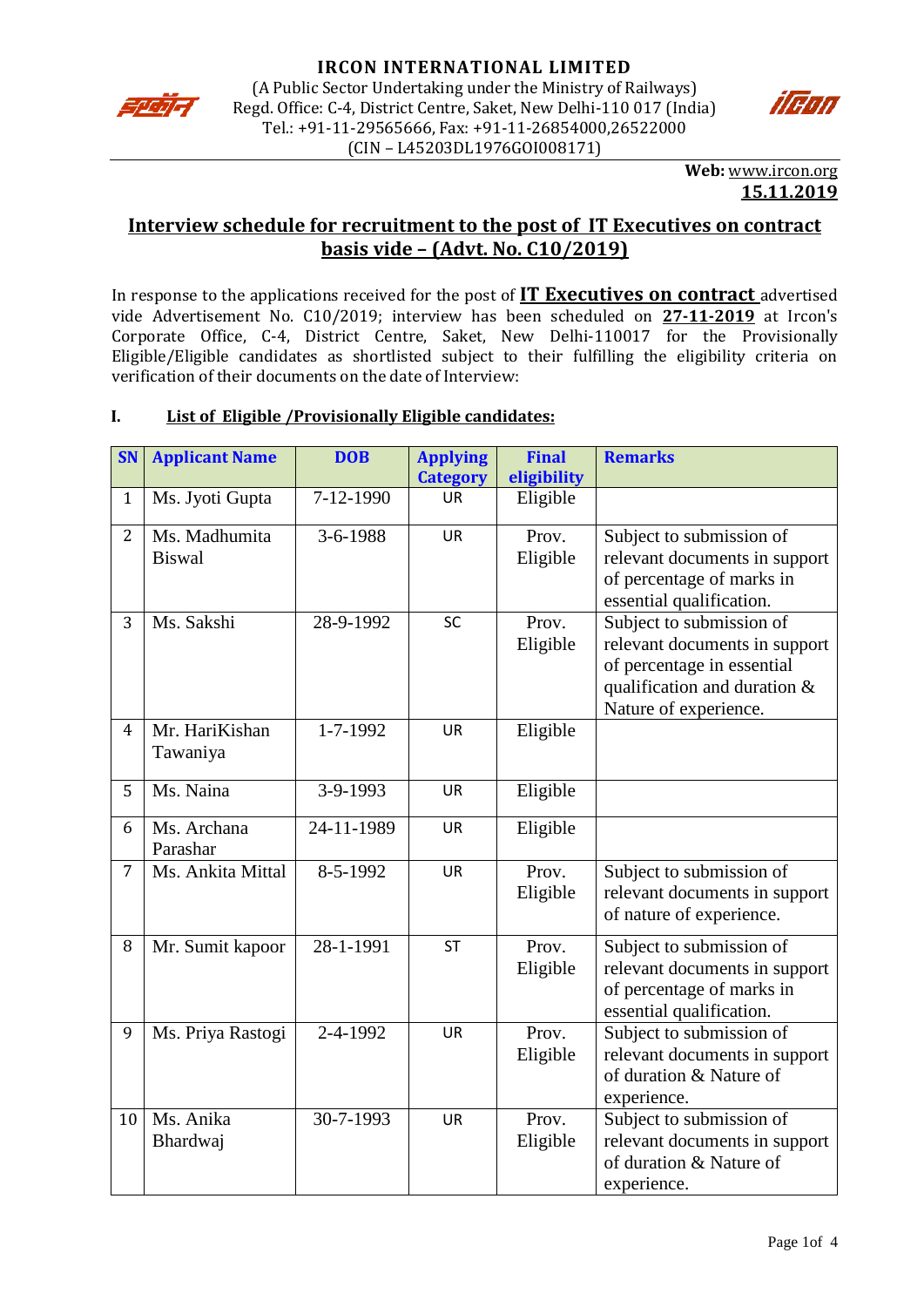II. The following candidates are found **not eligible** as per the criteria laid down in advertisement:

| <b>SN</b>       | <b>Applicant Name</b>    | <b>DOB</b> | <b>Applying</b><br><b>Category</b> | <b>Final</b><br>eligibility | <b>Remarks</b>                                                                |
|-----------------|--------------------------|------------|------------------------------------|-----------------------------|-------------------------------------------------------------------------------|
| $\mathbf{1}$    | Mr. Kiran Kumar<br>B     | 1-8-1988   | <b>SC</b>                          | Ineligible                  | Not fulfilling relevant post<br>qualification experience.                     |
| $\overline{2}$  | Ms. Saima Naim           | 17-6-1996  | <b>UR</b>                          | Ineligible                  | Not fulfilling experience<br>criteria.                                        |
| 3               | Mr. Sanjeev<br>Kumar     | 5-1-1991   | <b>UR</b>                          | Ineligible                  | Not fulfilling Essential<br>Qualification criteria.                           |
| 4               | Ms. Suhana<br>Parvin     | 14-12-1996 | <b>UR</b>                          | Ineligible                  | Not fulfilling Experience $\&$<br><b>Essential Qualification</b><br>criteria. |
| 5               | Mr. Suman<br>Narayan     | 29-1-1995  | <b>UR</b>                          | Ineligible                  | Not fulfilling Essential<br>Qualification criteria                            |
| 6               | Mr. Raj Shekhar          | 1-10-1996  | <b>UR</b>                          | Ineligible                  | Not fulfilling relevant post<br>qualification experience.                     |
| 7               | Mr. Samar Kumar<br>Singh | 29-1-1991  | <b>UR</b>                          | Ineligible                  | Not fulfilling Experience $\&$<br><b>Essential Qualification</b><br>criteria. |
| 8               | Mr. Nabh Malik           | 4-3-1994   | <b>UR</b>                          | Ineligible                  | Not fulfilling relevant post<br>qualification experience.                     |
| 9               | Mr. Mudit Kumar          | 15-4-1990  | <b>OBC</b>                         | Ineligible                  | Not fulfilling Essential<br>Qualification criteria                            |
| 10 <sup>1</sup> | Ms. Meghna<br>Mittal     | 19-2-1992  | <b>UR</b>                          | Ineligible                  | Not fulfilling Essential<br>Qualification criteria.                           |

Shortlisted candidates for the posts of **IT Executives on contract** as table at para **(I) above** are directed to report for the Interview as per the details below:

| <b>Post</b>               | No. of     | <b>Schedule of</b> | <b>Venue</b>                                        |
|---------------------------|------------|--------------------|-----------------------------------------------------|
|                           | candidates | <b>Interview</b>   |                                                     |
| <b>Executives (Web</b>    | <b>10</b>  | 27-11-2019         | IRCON INTERNATIONAL LTD,                            |
| Application/              |            |                    | <b>(Reporting time - C-4 District Centre Saket,</b> |
| <b>Mobile Developers)</b> |            | $9.30 \text{ AM}$  | New Delhi, 110017.                                  |
|                           |            |                    |                                                     |

#### **A. Directions for Eligible/Provisionally Eligible Candidates :**

**Candidature of Shortlisted candidates for interview is purely provisional subject to subsequent verification of original documents and also fulfilling the eligibility conditions as advertised.** 

**All Eligible/Provisionally Eligible candidates** as per the table specified at **para (I)** above are requested to bring their following original testimonials, along with a photocopy, for document verification on the day of interview as per the schedule above:

- (i) Matriculation Certificate (for age proof);
- (ii) Self-Attested copy of Certificate of professional/academic Degree/diploma. Also, **necessary documents specifying the equivalence or CGPA conversion documents, wherever applicable.**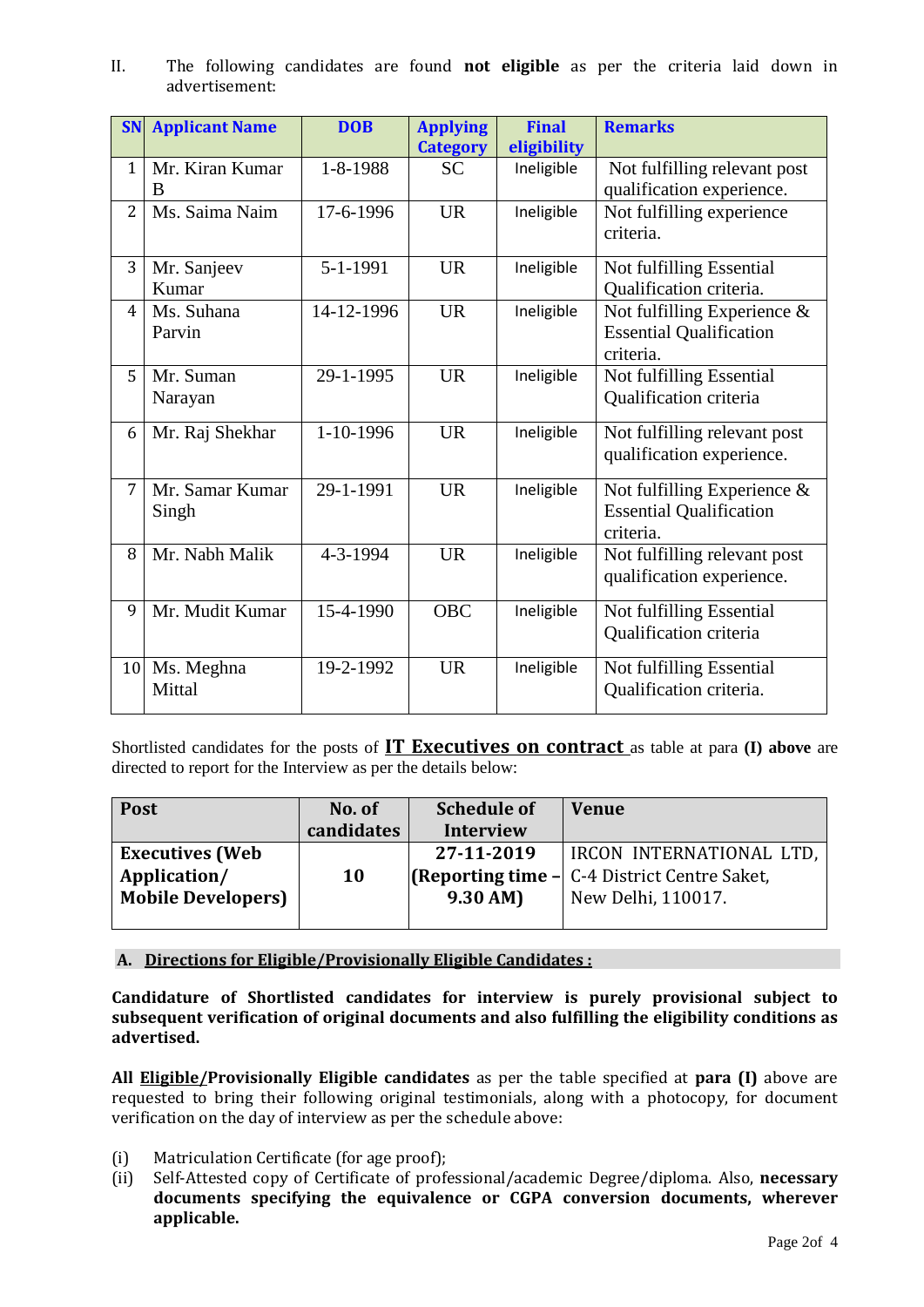- (iii) Certificates of other professional qualifications, if any;
- (iv) **Certificates in proof of experience**, as applicable, **clearly projecting the requisite experience indicating the length and nature of experience and work done, as per eligibility conditions/criteria**;
- (v) Certificate in support of claim of belonging to Schedule Caste, Schedule Tribe and Other Backward Classes, Ex-serviceman, where applicable.
- (vi) **If the candidate belongs to OBC**, a caste certificate issued in the current financial year only by a competent authority as applicable for appointment to the services in Govt. Of India. Please note that an OBC certificate issued in the current financial year only can be accepted as a current proof of your not belonging to "creamy layer" in the OBC.
- (vii) One Photo-identity-card like Aadhaar Card, Driving-license, Passport or any other valid document with you for identification
- **(viii) Candidates serving in Central/State Government/ Public Sector Undertaking including Public Sector Banks/Autonomous Bodies etc. Including Departmental candidates are required to produce a "No Objection Certificate" from their present employer at the time of interview in original failing which, he/she will not be allowed to appear in the interview.**
- (ix) Complete set of self-attested photocopies of all the above mentioned certificates.
- (x) Latest passport size photograph.

#### **General Instructions:**

- (i) The candidates are once again advised to check their eligibility thoroughly before appearing for the interview to avoid disappointment at later stage. If any discrepancies are found at any stage of the recruitment process, the candidature of the candidate will be immediately cancelled.
- (ii) IRCON shall be free to reject any application at any stage of the recruitment process, if the candidate is found ineligible for the respective post. The decision of IRCON in all matters regarding eligibility of the candidates at all stages of selection and any other matter relating to recruitment shall be final. No correspondence or enquiries shall be entertained by IRCON, in this regard.
- (iii) The applicants are required to submit relevant documents in relation duration of experience i.e. clearly specifying the date of joining and date of relieving from the respective Organization and nature of experience as per the Advertisement.
- (iv) The candidates are advised to make necessary arrangements for his/her travel/stay well in advance, so as to reach the venue on time.
- (v) IRCON will not entertain any request for change of date and time schedule of document verification/ interview.
- (vi) You will be required to produce your original experience certificate in the relevant fields as notified in the advertisement. Only those candidates who will be meeting the minimum educational and experience eligibility criteria as per aforesaid advertisement will be allowed to appear in the interview.
- (vii) The candidate shall ascertain themselves before proceeding for the document verification/ interview that they are meeting all the eligibility criteria/conditions as stipulated in the advertisement. Candidates, who do not satisfy the eligibility conditions, will be liable to be disqualified at any stage of recruitment/selection.
- (viii) If any of the particulars stated by candidate in the application on verification is found to be incomplete or incorrect, or if you are found to have willfully suppressed any material fact/information relevant to the Consideration of your case without prejudice to any other